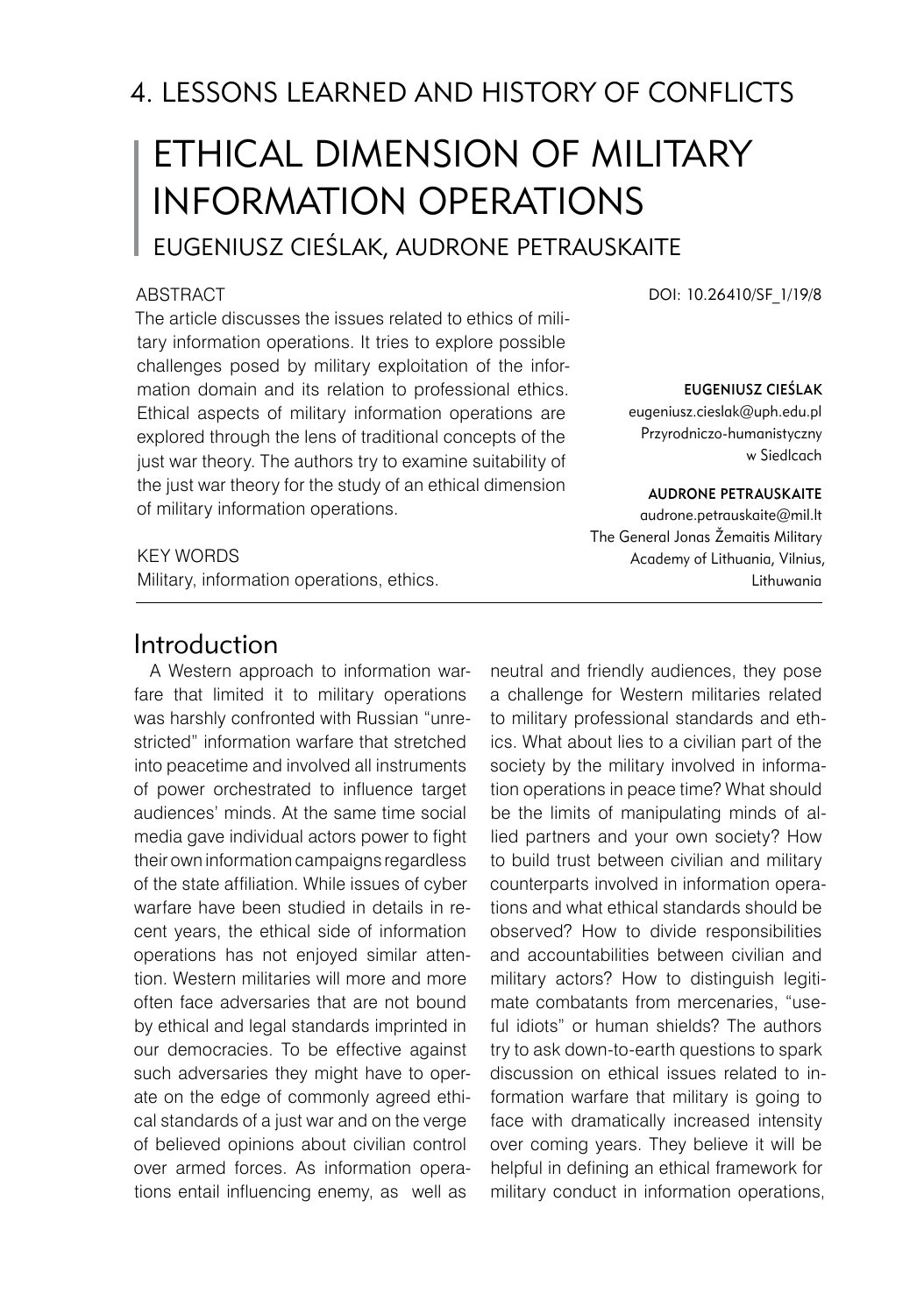providing at least partial guidance how to navigate military activities in the domain of information.

## The scope of military information operations

To start the analysis of ethical dimension of information operations we need to understand what the purpose of information operations is. In broad terms information operations seek to influence the behavior of target audiences by changing their ability to make decisions, while simultaneously defending the friendly capability to make proper decisions<sup>1</sup>. The information is used in a similar way to other instruments of national power. Information operations may range from cyber or kinetic attacks against adversary communication nodes and networks to the use of information media to influence attitudes and behaviors of decision-makers and population<sup>2</sup>.

All information operations activities occur within the broader context of the information environment. This environment recognizes the critical role that information and information systems play in today's advanced societies as they progressed from an agrarian society to an industrial one, and then to the information age. The information environment pervades and transcends the boundaries of the land, sea, air, space, and cyberspace. What makes information operations different from classical "kinetic" military operations is the fact that it may be accessed and leveraged not only by states but also non-state actors. One may argue that there are no significant differences in access to the information environment

between the two types of actors, which makes an "information battlefield" crowded by numerous actors of various affiliations and status.

When discussing information operations we need to be aware of three conceptual dimensions of the information environment: connectivity, content and the cognitive dimension3 . They all play an important role in information operations. However; there are different ethical implications for each of them. "Connectivity" refers to the physical or electronic links which enable information exchange and operations against them, and do not pose completely new ethical dilemmas. One must take into account "dualuse" connectivity which is employed for both, military and civilian purposes such as electric grid management networks etc. However; when talking about "connectivity" we need also to refer to non-technical relationships between people, such as social media communities etc., which may be exploited for information operations pur- $\mathsf{poses}^4$ .

The "content" of information environment includes the words, images, databases, etc. that contain the information itself, as well as actions and inactions to which meaning is ascribed. This dimension of the information environment links the physical real world with the human consciousness of the cognitive dimension. "Content" of the information environment may constitute for human actions a source of input (stimulus, senses, etc.) and convey the output (intent, direction, decisions, etc.)<sup>5</sup>. There is a significant imbalance between democratic states and their militaries versus non-democratic states along with nonstate actors in creating and dissemination

Department of Military Strategy, Planning, and Operations, *Information Operations Primer. Fundamentals of Information Operations AY 2012*, U.S. Army War College, Carlisle, PA, 2011, p. 3

G.R. Lucas, Jr., Just War and Cyber Conflict. "Can tere be an 'Ethical' Cyber War?", lecture at the U.S. Naval Academy, 2014, https://www.usna.edu/Ethics/\_files/documents/Just%20War%20and%20Cybe r%20War%20GR%20Lucas.pdf (15.03.2019)

<sup>3</sup> Information Operations Primer..., op. cit., pp. 4-5.

European Parliament, Computational propaganda techniques, http://www.europarl.europa.eu/ R e g D a t a /e t u d e s /ATAG / 2 018 / 6 2 8 2 8 4 / E P R S \_ ATA(2018)628284\_EN.pdf

<sup>&</sup>lt;sup>5</sup> Information Operations Primer..., op. cit., p. 4.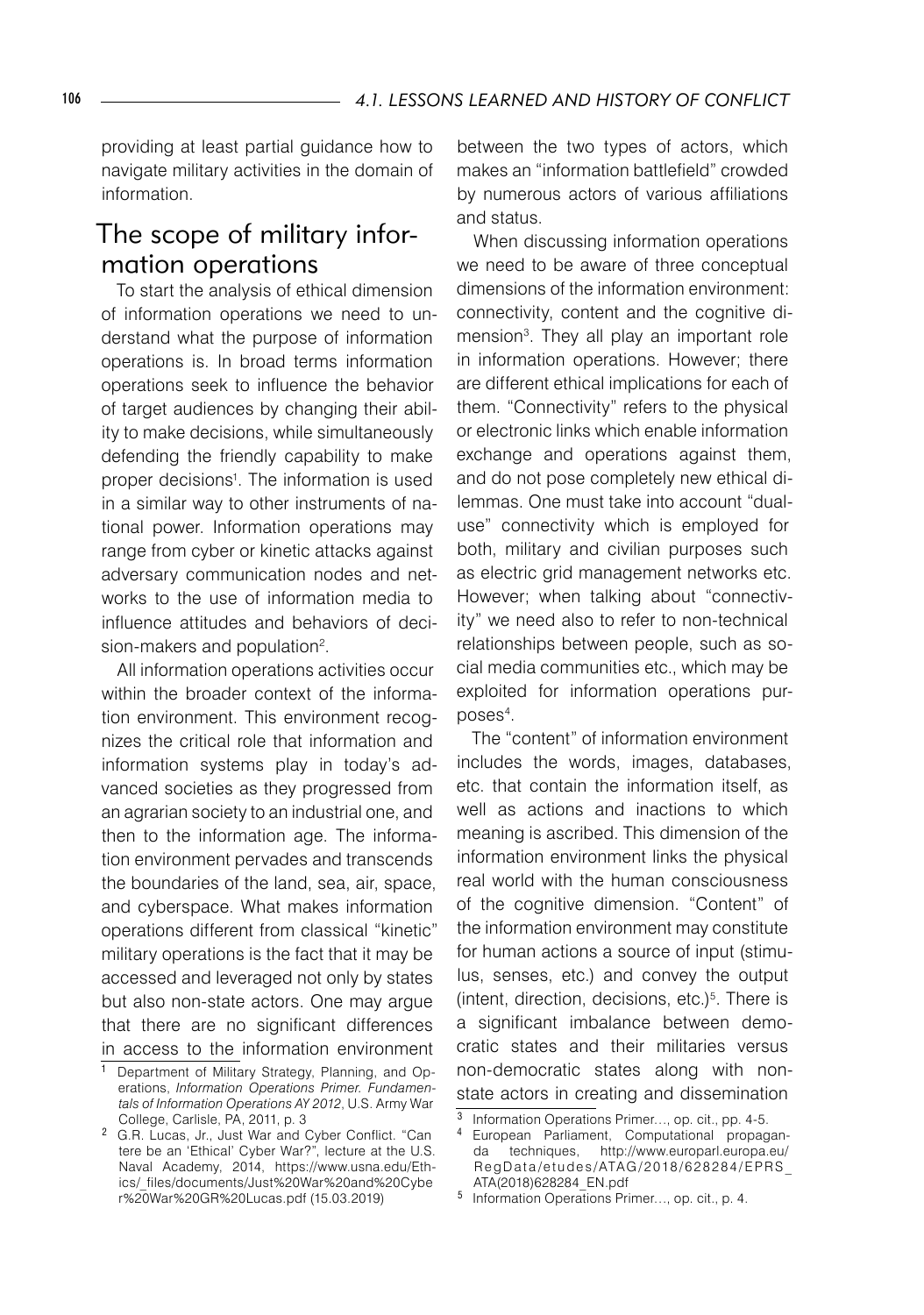of "content" in the information environment. We expect that a democratic state should not use lies – especially against its own society or the international community. A small number of "tactical lies" may turn in the long term into "strategic distrust" that will adversely impact political and social support for specific military operations. On the other hand, non-state actors and undemocratic regimes enjoy relative freedom of lying, at least in the short term. Such a situation creates an ethical dilemma about manipulating information, using lies or not telling the truth to the society.

The "cognitive" dimension of the information environment exists in human minds. In the "cognitive" sphere, the individuals interpret the information, shape opinions and beliefs. In the "cognitive" sphere, the information is filtered and a sense of meaning and context is attached to it. The information is evaluated and processed to form decisions, which are communicated back through the information dimension to the physical world. Although the cognitive dimension cannot be directly attacked it may be influenced indirectly through the physical and information dimensions. Ultimately, the cognitive dimension is the high ground in information operations, the place in which objectives of those operations are achieved. We may view an impact on the "cognitive" dimension using two not fully separated perspectives of the short term and the long term ones. A single piece of fake news creates the short term impact, but what about a prolonged campaign of disinformation? Isn't it a weapon of the mass "consciousness destruction"? What types of attacks against human consciousness should be accepted and which should be banned?

# Ethics and military information operations

Ethical problems of information operations may be viewed through the lens of the concepts of the just war theory including *jus ad bellum* and *jus in bello<sup>6</sup>*. Commonly recognized tenets of the just war include a right purpose, duly constituted authority and last resort, while just warfighting takes into account a non-combatant immunity, proportionality and doing more good than harm<sup>7</sup>.

The first ethical dilemma related to military information operations stems from blurred lines between the peacetime, crisis and war. In physical domains of the land, sea, air and space, it is quite easy to recognize threats to peace, violations to peace and acts of aggression. It may be difficult to attribute those acts to specific state or non-state actors, but the possibility of plausible denial by an aggressor is becoming slim in recent years. The situation is not as clear with military information operations. The first and most important question that should be asked in the case of information interference is at which point adversary information operations pass the threshold of war. It is of importance as exercising the right of self-defense is commonly viewed as a right reason for a state to go to war. But, how to make sure that a state possesses reliable knowledge that it has fallen victim to an information attack that threatens its territorial integrity, population security or in-

P. Vallely, *The new military morality: Can the principles of Just War have meaning in today's world*?, Independent, 21September 2014, https://www.independent.co.uk/voices/comment/the-new-militarymorality-can-the-principles-of-just-war-have-meaning-in-todays-world-9747136.html

W. Yurcik*, Information Warfare: Legal & Ethical Challenges of the Next Global Battleground*, The Proceedings of The Second Annual Ethics and Technology Conference (Ethics'97), Loyola University Chicago, Chicago, IL. USA, June 6-7, 1997, pp. 8-9.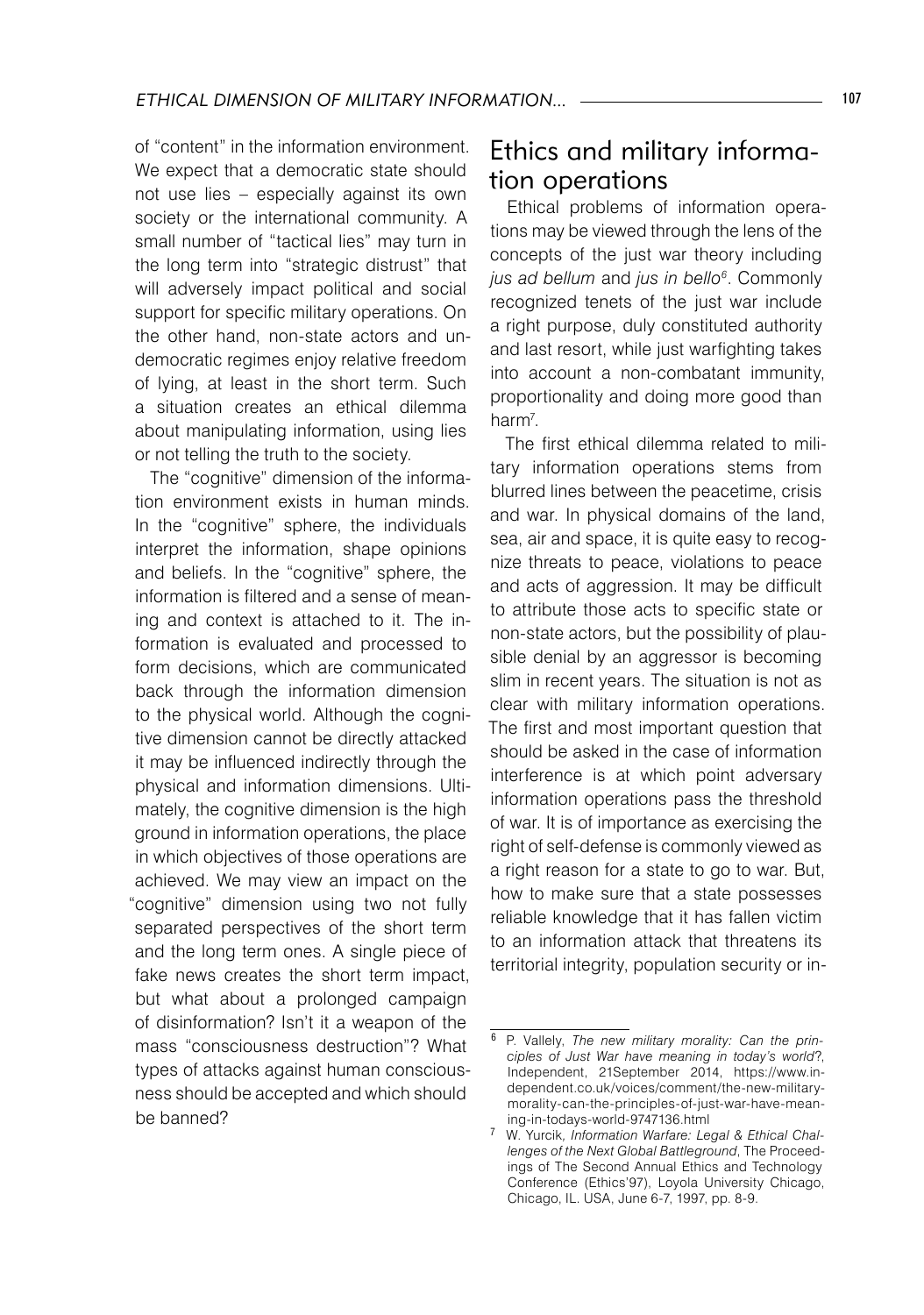terests?8 It might be difficult to draw the dividing line between criminal offences in the information environment and those actions of state and non-state actors that constitute acts of war. One must be aware of dynamics of information operations. Military operations conducted in physical domains require time to deploy forces. There is tyranny of physics and geography in the land, sea, air and space operations. Traditionally, military commanders and staffs examine factors of time, space and forces to see the limitations to operations conducted in the land, sea, air and space environments. But the information operations are not so constrained in terms of physical factors. Given an access to a target audience, information operation may escalate within minutes over intercontinental distances, and the volume and content may switch from defensive to offensive even faster via instant messaging. The information influence that may look at the beginning like exercising freedom of discussion by a part of society may turn out to be an integral element of an information campaign by an adversary state to paralyze our ability to react to negative developments in the security environment. Overreacting to freedom of discussion runs against democratic values so it may be difficult to strike a right balance between situational awareness, defensive and offensive information operations.

Military information operations create ethical challenges as it is very difficult to ascertain who is the enemy and what type of protection the non-combatants deserve. The tenet of duly constituted authority has been understood for a long time as waging wars by states, not by individuals. During operations conducted in physical domains

every soldier wears a uniform that clearly marks his or her state affiliation. It is what makes them lawful combatants, operating on behalf of a specific state and it is what keeps states accountable for the actions of their soldiers. But that is not the case for information operations. Beside the doubts whether we are at war or not, it may not be certain who we are fighting against. In the information environment non-state actors enjoy almost the same freedom of actions as states. They are able to use commercially available "connectivity" to deliver "content" that influences targeted decision-makers and societies' "consciousness". What state can do to stop non-state actors in the information environment is to cut off "connectivity", for example block IPs, turn down the Internet servers etc. Those options are technically viable but socially unacceptable in Western democracies. Again, defense in the information environment against information operations by non-state actors may demand actions that infringe into your own society and citizen's rights related to free access to information.

Finally, as recent Russian information operations against Western democracies revealed, initiating defensive information operations requires careful consideration of the tenet of last resort. Is it better to ask an adversary to cease his information operations or to start our own ones? One has to understand the inherent risks related to escalation of hostilities and bear in mind that escalation may pass from the information environment into the physical one creating political, economic or even military tensions<sup>9</sup>. For small countries, like Estonia in 2006 or the Baltic States after 2014, subjected to information operations by a powerful neighbor using non-state

P. Kilner P., *Ethics of cyber operations: 5th domain creates challenges, needs new rules,* December 21, 2017, https://www.ausa.org/articles/ethics-cyberoperations-%E2%80%985th-domain%E2%80%99 creates-challenges-needs-new-rules (Accessed 10 March 2019)

<sup>9</sup> J. Arquilla, Ethics and Information Warfare, in: Z. Khalilzad, J. P. White, A. W. Marshall (Ed.), *Strategic Appraisal. The Changing Role of Information in Warfare*, RAND Santa Monica, CA, 1999, pp. 389-391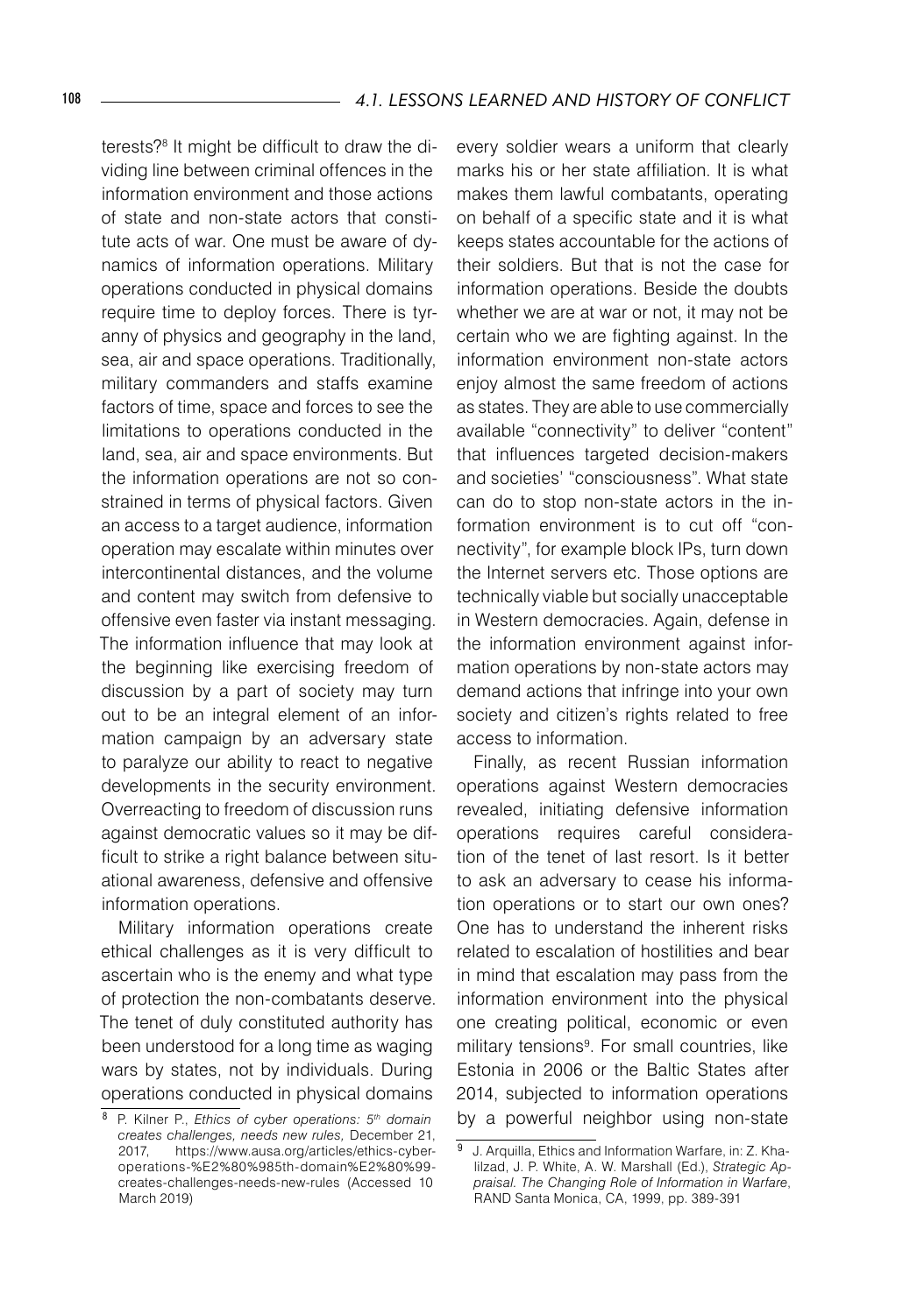"green people" to reach consciousness of targeted populations, the situation is even more complicated. Would it be a viable option to initiate defensive information operations or try to pretend that nothing really happened? But trying to pretend that nothing has happened translates into lying to your own society and, at the same time, encouraging further information attacks. Being confronted with such a dilemma might be an uneasy scenario for any government; and for a democratic government this might be especially difficult.

After more than a century of the industrial age, and wars that were fought based on a rather detailed and constantly developing law of armed conflict, we have entered the age of information warfare. Some experts argue that we have been witnessing emergence of the fifth domain of operations. The real difference however, if we compare the information domain to the other four (land, sea, air and space), is that it stretches directly to a cognitive sphere of every single individual exposed to an information activity. Because of that waging military information operations justly (*jus in bello*) may differ from the classical concepts of warfare. The commonly recognized rules of the law of an armed conflict insist that in land, sea or air military operations non-combatants should be protected from military operations and not targeted in a deliberate manner. There is consensus that there should be a clear and visible distinction between combatants and non-combatants. In military land, sea or air operations, civilians carrying and shooting weapons lose their status of non-combatants and become unlawful combatants. But in information operations the situation may be quite different. Non-combatants may be deliberately targeted by adversary's information operations to erode society's support to its own government actions. Beside the

short term, tangible results like a decrease of social support for specific actions of the government, one needs to think about the longer term consequences that transgress a "tactical" dimension of information warfare. Targeted communities may develop distrust and cohesion of the society may be threatened. It seems especially easy in multiethnic societies, in which cultures and religions differ. But, it proved also to be possible in ethnically homogenous societies, where dividing lines were drawn along political issues such as democratic rules procedures, social participation in government or historic policy<sup>10</sup>. Societies exposed to a targeted information influence may suffer from "strategic" effects of information operations. The long term decrease in levels of social confidence and willingness to engage in civic activities may be observed. As people injured during classical wars lost their legs or arms, the victims of information operations may suffer from losing empathy and may become paranoid-conspiracy theory-driven believers. At best, they may become reluctant skeptics not willing to engage in civic activities. The ethical challenges related to non-combatants in information operations have also another side. The civilians operating as part of irregular actors or just "lone wolves" become more and more often combatants. Some of them become combatants in a deliberate way because they choose to do so. Some of unaffiliated civilians may be willing to fight information war but they are not aware of all consequences of becoming an unlawful combatant. Finally, there are "useful idiots" that re-tweet the content, like it and share

<sup>10</sup> E. Lucas, P. Pomeranzew, *Winning the Information War: Techniques and Counter-Strategies in Russian Propaganda. , Techniques and Counter-strategies to Russian Propaganda in Central and Eastern Europe*, CEPA, August 2016, pp. 30-32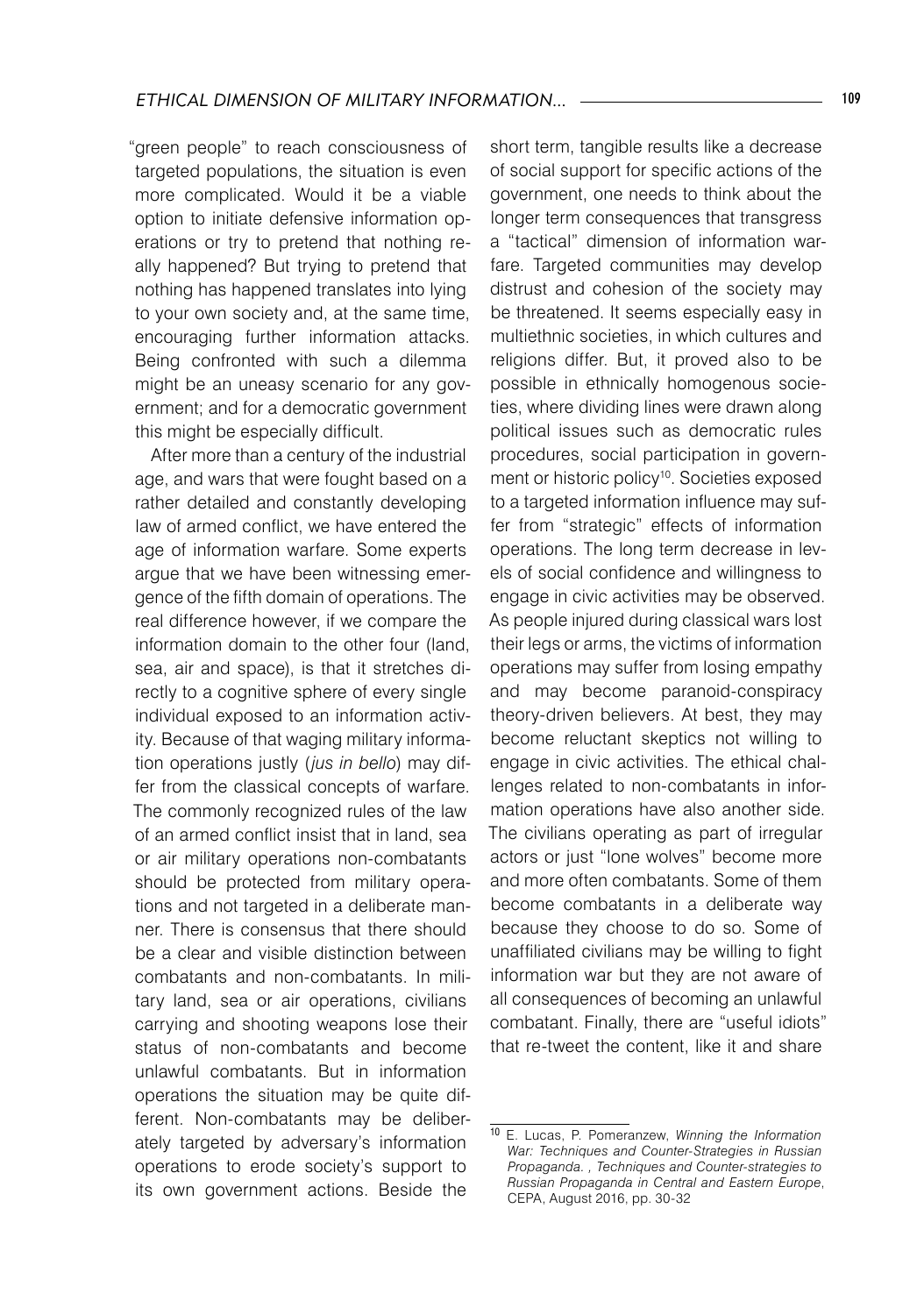it etc.11 So there will be an ethical dilemma how to distinguish between them and how to deal with them depending on how guilty they are. The consequences are dire. If a state overreacts and punishes innocent civilians it will act against the core values of democracy. But if a state neglects unlawful combatant actions it may ultimately lose the information fight.

Proportionality is another issue that differentiates information operations from classical, kinetic warfare. In an ideal world we should be able to respond to an adversary information attack in a very precise manner, in a tit-for-tat fashion. We need to calculate possible results of our response, and consider whether some amount of lethal force is needed. But depending on who is the adversary a proportional response may create another dilemma – a risk of escalation. A number of states have already declared their willingness to use lethal force in response to cyberattacks. It might be even more challenging to retaliate against non-state actors in a proportional way. Non-state actors do not typically possess their own infrastructure that might be a suitable target for kinetic retaliation. Nonstate actors seem also less vulnerable to information retaliation. Fake news provide a hypothetical adversary with capability to create instant mass effects. That is why the speed of information requires almost an instant response to fake news, which for a democratic state is supposed to be well targeted and proportional. If a state does not want to create delays in defensive information operations, it needs to consider giving military a sort of decentralized execution authority to respond. That may mean the authority to develop and employ a narrative that impacts the adversary, the

international public opinion and your own society. The ethical dilemma is what should be the limits of such authority and how to assure civilian control over information operations. Observing the highest standards of civil-military relations by both politicians and military may prove to be a sufficient prerequisite for such scenarios. However, a lack of trust may hamper defensive operations within an information domain and contribute to the adversary's success. In weak democracies politicians or military may use opportunity to manipulate their own society for specific gains. The worst case scenario may be for a democratic state to win an information campaign but turn into a para-democracy controlled by military and security services.

Finally, one who reflects on ethical aspects of military information operations needs to take into account ethical calculations of engaging in such operations. The ethical employment of military forces in information operations should strive to do more good than harm. We have opinions and beliefs rooted in our life-long experience about what is good and what is wrong. It took humans centuries to recognize and accept tenets of the just war and waging wars in a just way. The information environment constitutes, to some extent, uncharted waters. We may think that we know where we are heading with information operations in the short term, but only speculate about consequences of military actions in the information domain further in the future. This will require careful ethical calculation while choosing options for military information operations. It is hard to predict nowadays to what extent it may be desirable to risk actions of the unknown long term consequences, such as the employment of artificial intelligence in an autonomous or semi-autonomous mode to

<sup>11</sup> European Parliament (2018), *Computational propaganda techniques*, http://www.europarl.europa. eu/RegData/etudes/ATAG/2018/628284/EPRS\_ ATA(2018)628284\_EN.pdf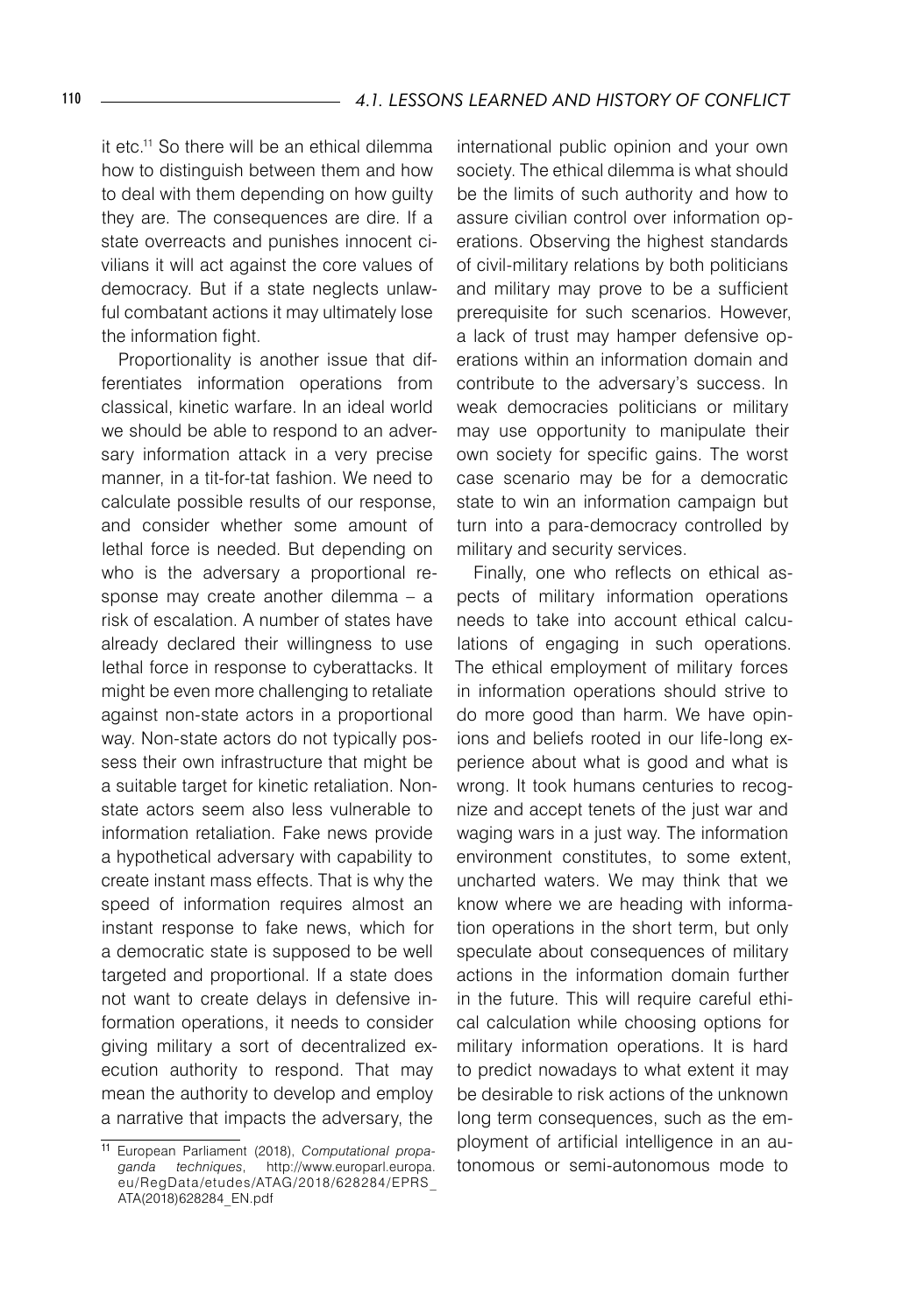attack human "consciousness"12. This scenario however is not a distant future, it is a dilemma for today<sup>13</sup>.

### **Conclusions**

Traditional concepts of the just war theory remain valid for physical domains of military operations. But they are not fully applicable to the information environment. Although tenets of *jus ad bellum* and *jus in bello* provide basic guidelines for ethical conduct for the military in information operations, they are not sufficient to address all challenges of the information battleground. Information operations demand more attention to their moral consequences than typical military operations. The boundaries of information operations stretch into cognitive spheres of individuals that are exposed to information influence. As the short-term results of information operations resulting from Russian computational propaganda may be observed in Western societies nowadays, it is hard to speculate about the long-term impact. It is *terra incognita* as our understanding of the information environment and the impact of information on humans is sometimes vague. The long-term impact of deliberate information manipulation on human consciousness is not fully predictable now. The same holds true for social consequences.

Therefore, military information operations are more challenging in ethical terms than those ones that are conducted in traditional domains of the land, sea, air and space. In the worst case scenario information may become a weapon of mass destruction in the "consciousness" domain

leaving millions "injured" and distracted for the rest of their lives. In less catastrophic scenarios, it may create conspiracy theories and millions of believers that will not be fully integrated in democratic societies. Ethical calculations of engaging in military information operations should strive to do more good than harm and orient an according categorical imperative. A diligent *primum non noccere* approach should be adopted and "new weapons" in the information environment should be employed in a restrained manner to observe the best tenets of *jus ad bellum* and *jus in bello*.

### Bibliography

- Arkin R.C. (2009), *Ethical robots in warfare*, Georgia Institute of Technology, Mobile Robot Lab, College of Computing, Atlanta, 2009.
- Lucas E., Pomeranzew P. (2009), *Winning the Information War: Techniques and Counter-Strategies in Russian Propaganda. Techniques and Counter-strategies to Russian Propaganda in Central and Eastern Europe*, CEPA, August 2016.
- Arquilla J. (1999), Ethics and Information Warfare, in: Khalilzad Z., White J.P., Marshall A.W. (Ed.), *Strategic Appraisal. The Changing Role of Information in Warfare*, RAND Santa Monica, CA, 1999.
- Chameau J.L., Ballhaus W.F., Lin H.S., Editors (Eds) (2014), *Emerging and Readily Available Technologies and National Security: A Framework for Addressing Ethical, Legal, and Societal Issues*, the National Academies Press, Washington D.C.
- Department of Military Strategy, Planning, and Operations (2011) *Information Operations Primer. Fundamentals of Information Operations AY 2012*, U.S. Army War College, Carlisle, PA.
- European Parliament, Computational propaganda techniques, http://www. europarl.europa.eu/RegData/etudes/ A T A G / 2 0 1 8 / 6 2 8 2 8 4 / E P R S \_ ATA(2018)628284\_EN.pdf

<sup>12</sup> J.L. Chameau J. L., W. F. Ballhaus W.F., H.S. Lin, (Eds), *Emerging and Readily Available Technologies and National Security: A Framework for Addressing Ethical, Legal, and Societal Issues*, the National Academies Press, Washington D.C. 2014, pp. 51, 55-56.

<sup>13</sup> S. Sanovich, *Computational Propaganda in Russia: The Origins of Digital Misinformation*, Computational Propaganda Research Project. Working Paper No. 2017.3, Oxford University 2017, pp. 15-16